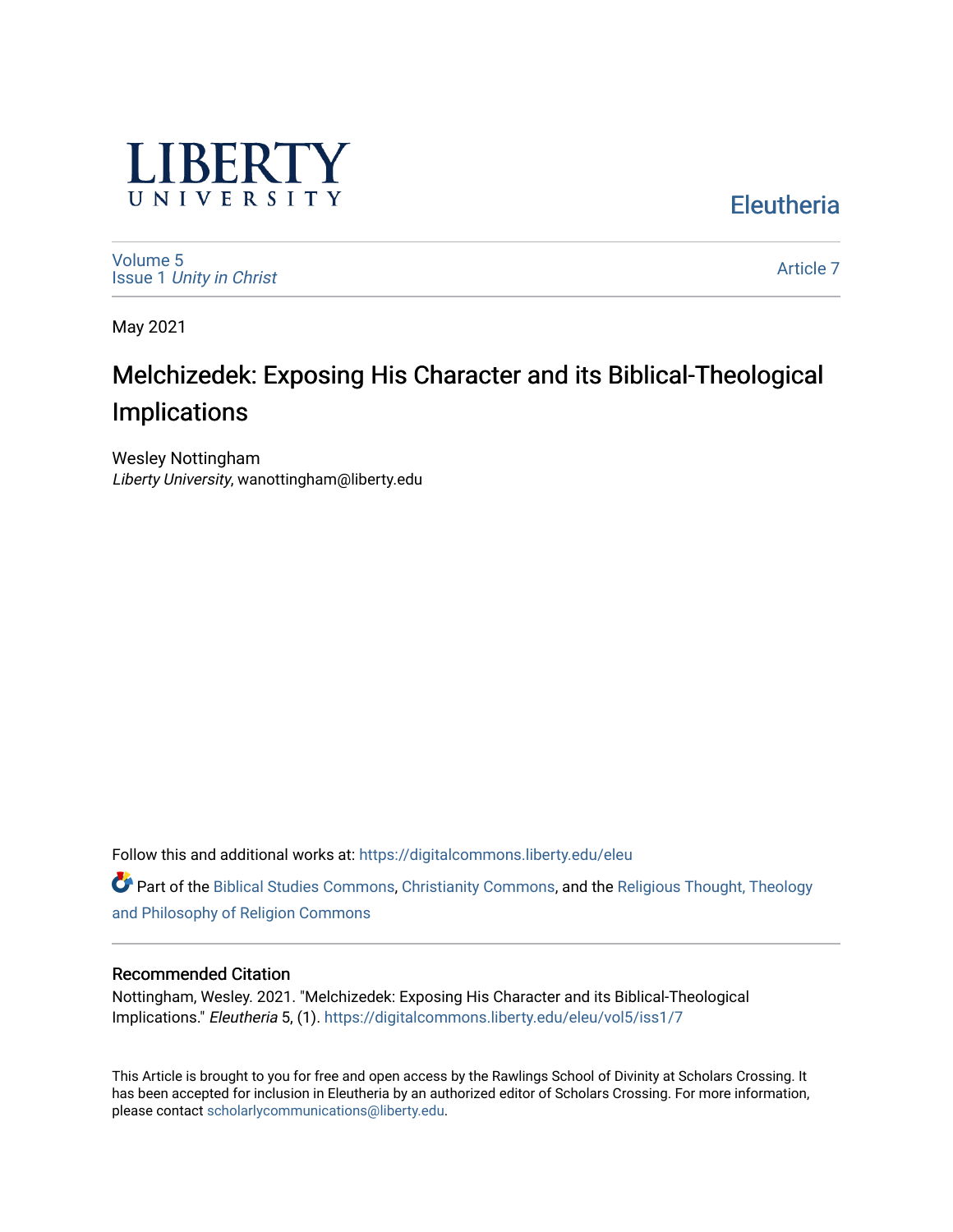# Melchizedek: Exposing His Character and its Biblical-Theological Implications

# **Abstract**

Commentators have long recognized the mystery of Melchizedek, noting "that Melchizedek appears in the narrative out of nowhere and just as quickly is gone." In light of the nature of this Melchizedek figure, the task for a deep reader of Scripture becomes not only identifying who this figure is as he appears in Genesis, but also drawing out the biblical-theological implications of his presence. To determine how to best understand Melchizedek as well as his presence within the canon, the most effective approach is to examine the text in which he first appears—Genesis 14:18-20—and examine its interplay with another key Melchizedekian-text—Hebrews 7:1-28. Upon gaining a firm grasp of Melchizedek's character as explained in Genesis 14 and subsequently in Hebrews 7, we not only begin to understand him as a priest-king, but furthermore, our texts subtly suggest that the merging and coaction of these two offices in Melchizedek was how God always intended each of them to exist. Thus, the institution of the Levitical priesthood was a deviation from the perfect will of God, though not his permissive will.

# Keywords

Genesis 14:18-20, Priest and King, Difficult Aspects, Salem, 'el 'Elyon, Hebrews 7:1-10, Abraham and Levi, Hebrews 7:11-28

# Cover Page Footnote

BS in Religious Studies: Theology and Apologetics (2017) MDiv in Biblical Studies (2021)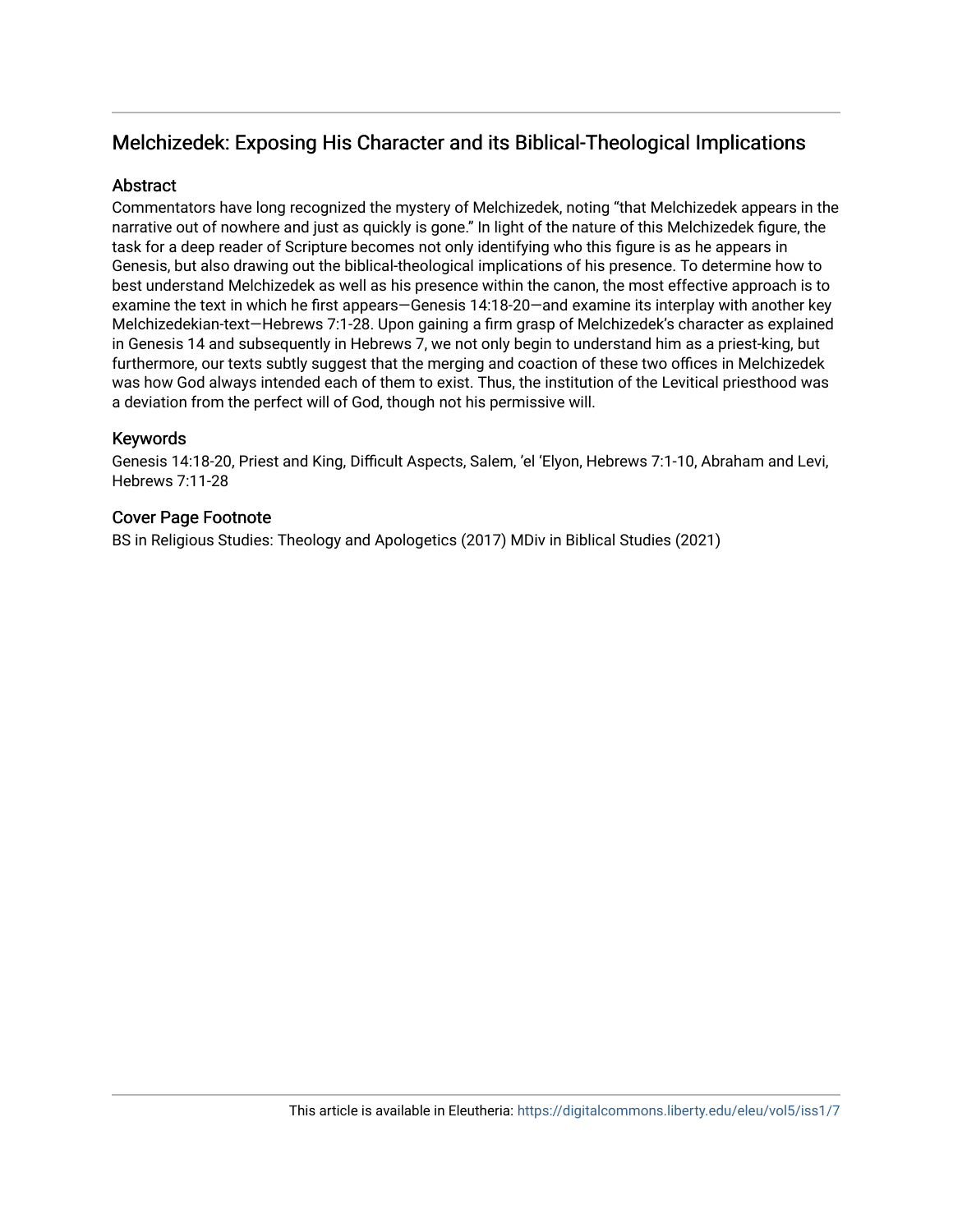#### **Introduction**

The book of Genesis carries with it not only some of the most foundational tenets of the Christian faith but also a generous number of difficult and enigmatic portions. Passages like Genesis 6:1-4, with its talk of "Nephilim" and "sons of God," have been a center of Christian debate drawing forth a full spectrum of participants—scholars, pastors, and even laypeople. Adding to the list of perplexing passages is Genesis 14:18-20, where the cryptic figure Melchizedek is mentioned.

Commentators have long recognized the mystery of Melchizedek, noting "that Melchizedek appears in the narrative out of nowhere and just as quickly is gone."<sup>1</sup> In light of what we might term the "Melchizedek mystery," the task for a deep reader of Scripture becomes not only identifying who this figure is as he appears in Genesis but also drawing out the biblical-theological implications of his presence. To determine how to best understand Melchizedek as well as his presence within the canon, the most effective approach is to examine the text in which he first appears—Genesis 14:18-20—and examine its interplay with another key Melchizedekian-text—Hebrews 7:1-28. Upon gaining a firm grasp of Melchizedek's character as explained in Genesis 14 and subsequently in Hebrews 7, we not only begin to understand him as a priest-king, but furthermore, our texts subtly suggest that the merging and coaction of these two offices in Melchizedek was how God always intended each of them to exist. Thus, the institution of the Levitical priesthood was a deviation from the perfect will of God, though not his permissive will. $^{2}$ 

#### **Exposing the Character of Melchizedek**

#### Melchizedek in Genesis 14:18-20

Though Melchizedek is a character within Scripture who receives little mention, it seems that he holds a prominent position in each text which focuses on him. Texts that will be discussed below, like Hebrews 7, talk as if Melchizedek was a thoroughly significant individual. Each of these texts, however, only builds upon the first mention of Melchizedek, which occurs in Genesis 14:18-20. Not only is Genesis 14 the first text that mentions Melchizedek, it is also the only text out of

<sup>&</sup>lt;sup>1</sup> John Sailhammer, "Genesis," in *The Expositor's Bible Commentary: Genesis-Leviticus*, ed. Tremper Longman III and David E. Garland (Grand Rapids, MI: Zondervan, 2008), 165.

 $2^2$  Due to the scope and limitations of this discussion, once the implications of Melchizedek's person are drawn into the mix, sole focus will be placed on him as opposed to the Levitical priesthood. Though beneficial, there is not enough space here to delve into an exposition of the Levitical priesthood, what it entailed, etc.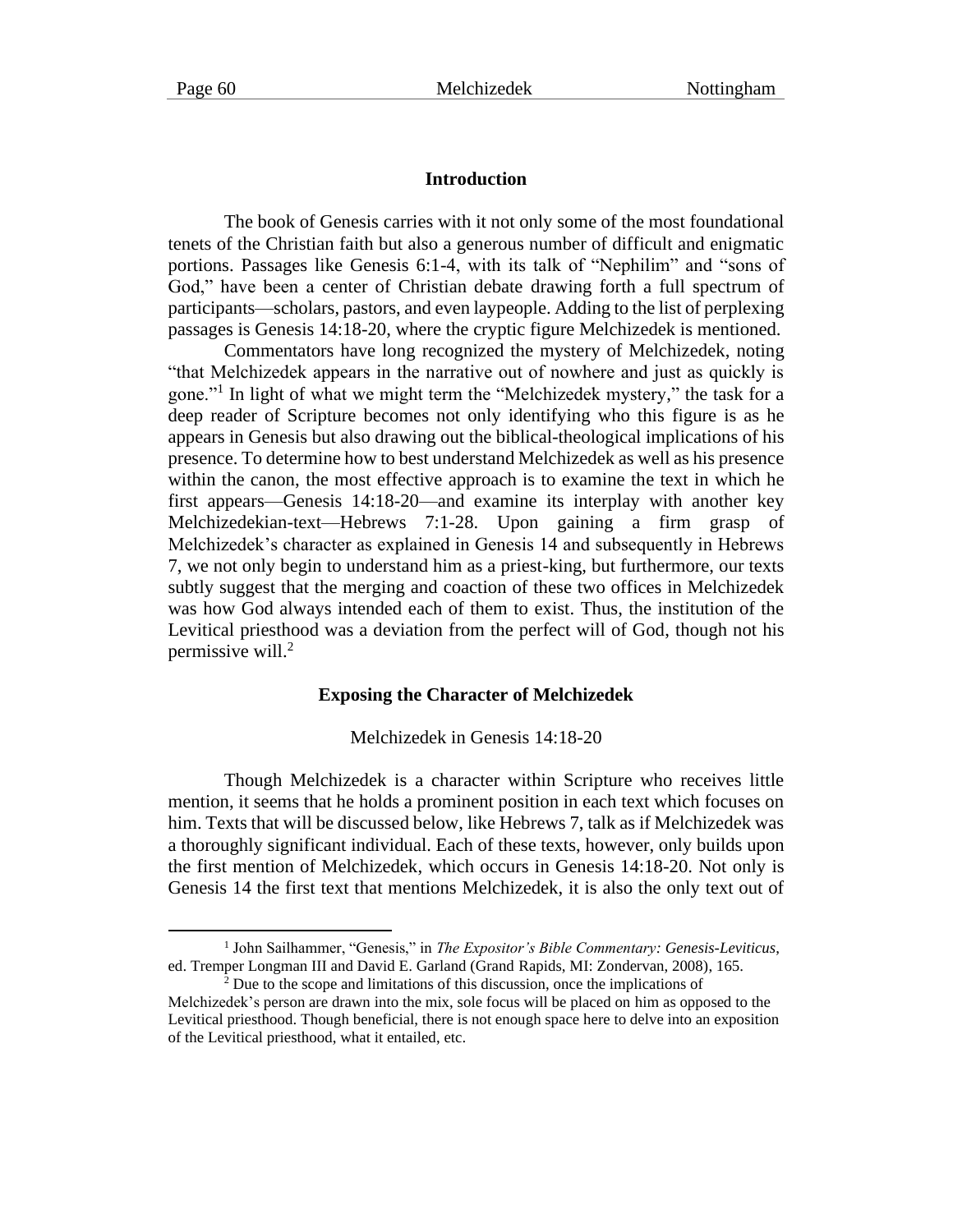the few which explores his character with any explicit historical element. Each Melchizedek passage following Genesis 14 only seeks to expound upon the significance of his initial appearance, and so the controlling factor of discussion as it relates to our character of interest must be Genesis  $14<sup>3</sup>$ . As a result, it is imperative that a short analysis of this text is the first step in conceiving Melchizedek.

#### **The Straight-Forward Aspects of the Text**

In the interest of organization, it is perhaps most helpful to begin our analysis of Genesis 14:18-20 by deciding on what seems to be the clearest within these verses regarding Melchizedek and then move on to those aspects that are more difficult. The setting within which verses 18-20 find themselves is a unique place where Genesis and the broader category of patriarchal narratives is concerned. As Von Rad and many others have noted, chapter 14 "differs from that of all the patriarchal stories."<sup>4</sup> Here, we see Abram taking part in a military campaign against various kings to rescue his nephew, Lot. Nowhere before or after this chapter do we find Abram taking part in military activity, and this becomes one of the few reasons it stands out so uniquely.<sup>5</sup> When we arrive at verse 18 of the story, Abram has already secured his victory over the various kings of the text and has rescued Lot.<sup>6</sup> Verses 17-24 in the sequence of narrative acts as the climax to the story where

<sup>3</sup> Kam-Yau A. Chan, "A Literary and Discourse Analysis of the Melchizedek Passages in the Bible: A Case Study for Inner- and Inter-Biblical Interpretation" PhD diss., Trinity International University, 2002, ProQuest Information and Learning (3047826), 72.

<sup>4</sup> Gerhard Von Rad, *Genesis*, The Old Testament Library (Philadelphia, PA: The Westminster Press, 1972), 175.

<sup>5</sup> Victor P. Hamilton, *The Book of Genesis: Chapters 1-17*, The New International Commentary on the Old Testament (Grand Rapids, MI: William B. Eerdmans, 1990), 389-90. Given the nature of the uniqueness of Genesis 14, there has been much source-critical debate surrounding the historicity and reliability of this pericope within the narrative of Genesis. Scholars have vigorously sought to identify the source for this account with no absolute consensus, though generally they agree that it is outside the typical pentateuchal sources J, E, D, P. Some suggest that it is a fictional account which was added to the Abrahamic narrative much later while some believe it is simply an ancient story-tradition which made its way into the text. While the historical concerns of this chapter are an important topic, they are outside the scope of this discussion and will therefore attract only mention. Though some skepticism surrounds Genesis 14, there are still many good reasons to believe its historical veracity and integral connection to the rest of the Genesis narrative.

 $6$  Again, just like with the broader chapter, there is also much debate surrounding the nature of verses 18-20 in this story. Many suggest that 18-20 is a late addition to the narrative because of the quickness with which Melchizedek enters and exits. Though a popular opinion, there are enough links in 18-20 with the surrounding text to doubt such a conclusion. For example, Abram's reference to Yahweh as "the Lord God Most High, possessor of heaven and earth" while speaking to the king of Sodom seems rather out of place without the previous identical reference in verse 19 (Gordon J. Wenham, *Genesis 1-15*, Word Biblical Commentary [Grand Rapids, MI: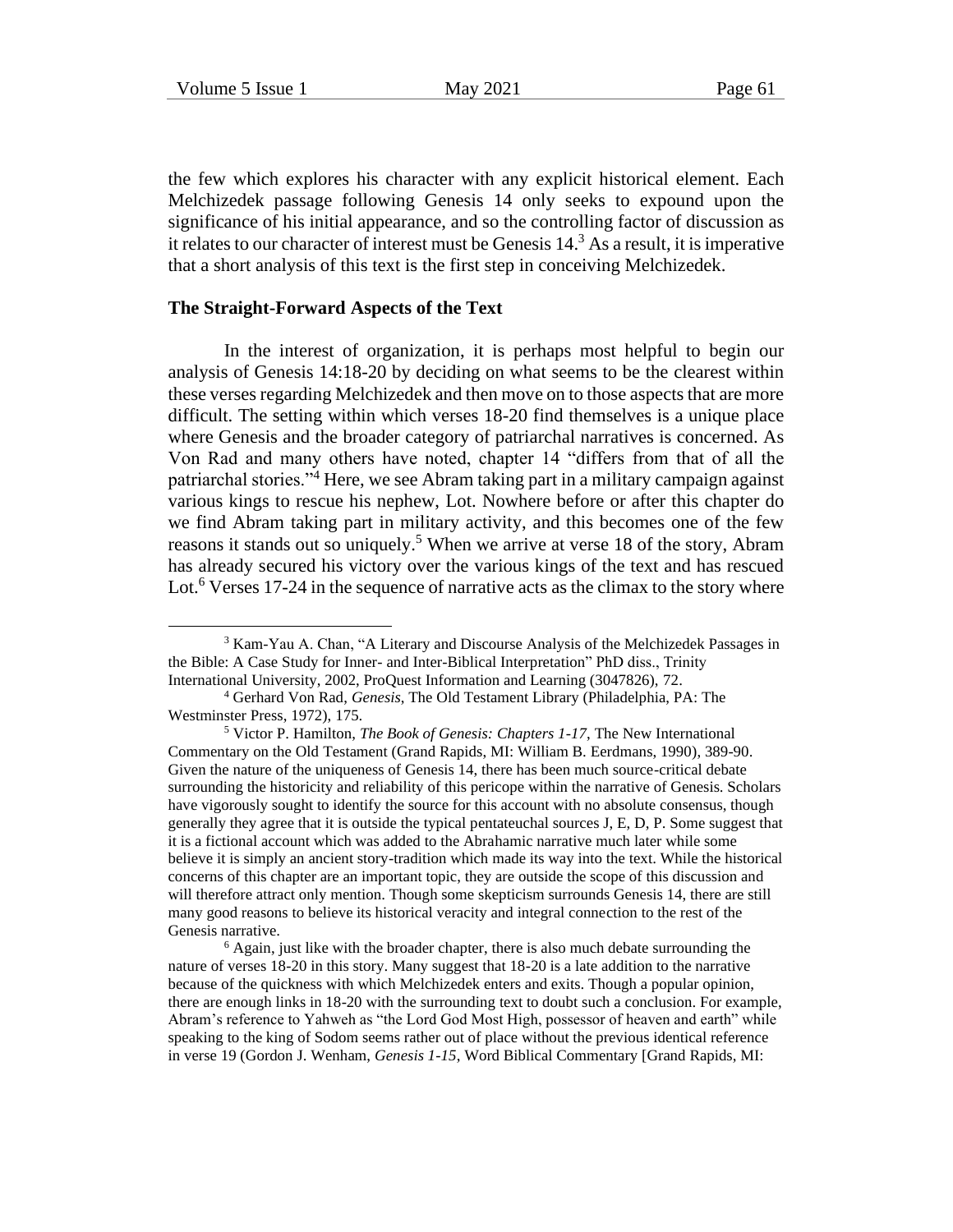there is a quasi-celebration of Abram's victory along with the mention of two others who meet him "at the valley of Shaveh"—the king of Sodom and Melchizedek (Gen. 14:17).<sup>7</sup> Thus, our mysterious character enters.

#### Melchizedek as Priest and King

After a quick reading, verses 18-20 and the immediate context seem to make plain three aspects of Melchizedek: he is the king of Salem, he is a priest of *'el 'Elyon* ("God Most High"), and he offers bread and wine to Abram as well as blesses him upon the recognition of his victory.<sup>8</sup> First, we notice his kingship. Though it is of no groundbreaking significance that he is recognized as a king since that was, of course, an office typical of the time, the text seems to offer Melchizedek as the primary king of the region given the large portion of spoils he receives from Abram's battles.<sup>9</sup> What is of more significance is his recognition as a priest alongside his recognition as a king. Here, we have the very first individual recognized as a priest in the Bible.<sup>10</sup> Such a reality cannot be quickly glossed over considering the importance of the priestly office later in Scripture. At the very least, Melchizedek, being identified as the first priest in Scripture, should relay the fact that he is an important character regardless of the brevity of his stay in the narrative. Furthermore, portraying Melchizedek as both priest and king identifies him closely with Abram, which then dispels some of the foreignness of his character. Though neither title is applied directly to the patriarch, Abram performs priestly duties like building altars (Gen. 13:18)—and he is recognized later in Genesis as performing kingly activities when he encounters Canaanites in chapter 23.<sup>11</sup> Before moving on, one more interesting aspect to note is that nowhere else in the Pentateuch is the office of king and priest so clearly and explicitly merged as it is here in Melchizedek. Thus, "[l]ong before the Israelite priesthood was set up, another kind of priesthood, a royal one, was already in place in biblical history."<sup>12</sup>

Zondervan, 1987], 306-7. Unless otherwise noted, all Scripture references are taken from the NASB version).

<sup>7</sup> Ibid., 315.

<sup>8</sup> M. Delcor, "Melchizedek from Genesis to the Qumran Texts and the Epistle to the Hebrews," *Journal for the Study of Judaism in the Persian, Hellenistic, and Roman Period* 2, no. 2 (1971), https://search.proquest.com/doc

view/1308017902?accountid=12085&pq-origsite=summon, 115.

<sup>9</sup> John J. Walton, *Genesis*, The NIV Application Commentary (Grand Rapids, MI: Zondervan, 2001), 418.

<sup>10</sup> Wenham, *Genesis 1-15*, 316.

<sup>11</sup> Hamilton, *The Book of Genesis: Chapters 1-17*, 410.

<sup>&</sup>lt;sup>12</sup> Chan, "A Literary and Discourse Analysis," 94-5.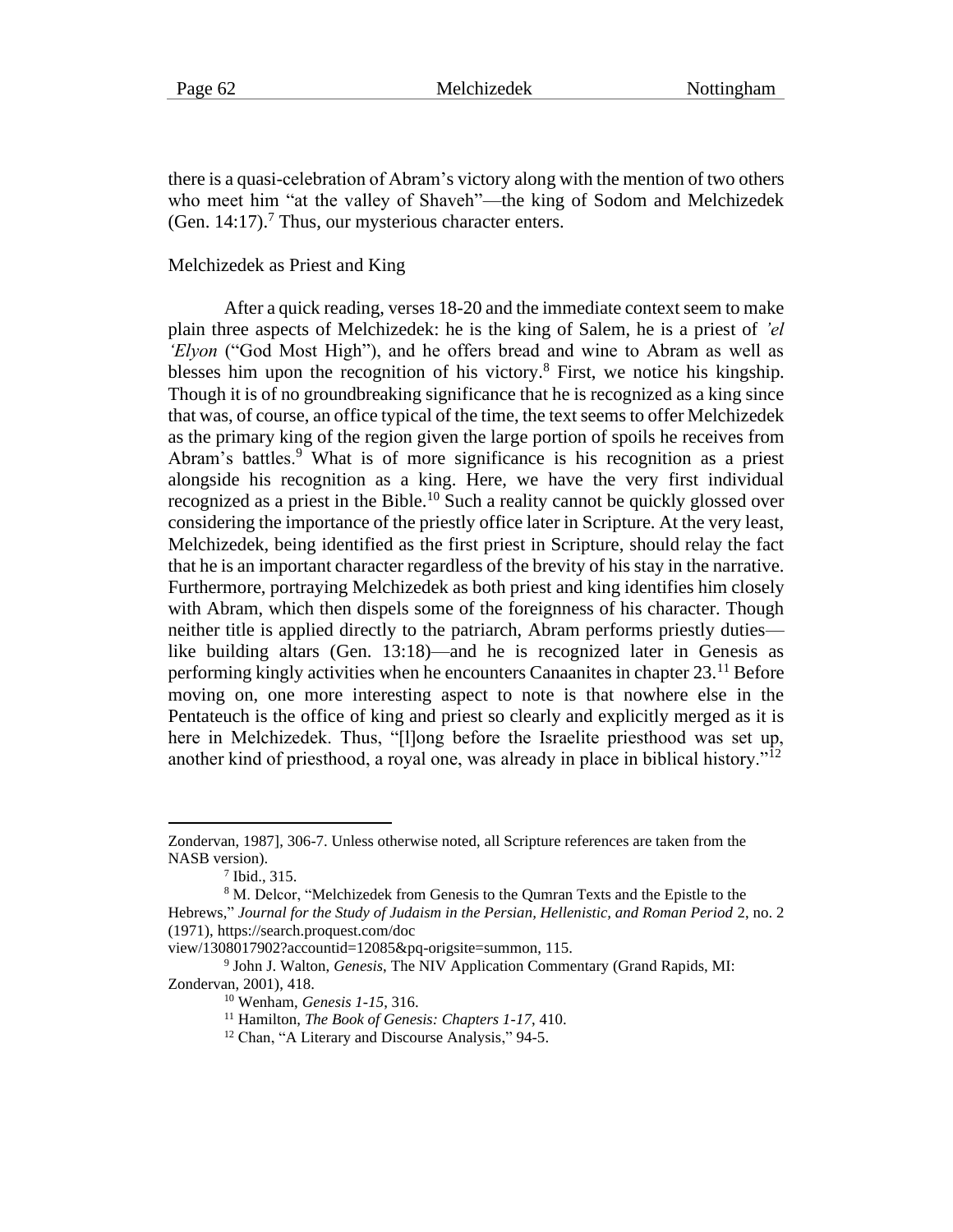Melchizedek and His Disposition

Moving on from Melchizedek's identification as both priest and king, our text also informs us that the priest-king offers bread and wine to Abram as well as blesses him. To specify that Melchizedek brought bread and wine to Abram is to point out the wealth, prestige, and generosity of his character. The typical diet of those at the time was bread and water, not bread and wine, and so to offer Abram such a meal was no small affair and highlights the kindness and wealth of Melchizedek.<sup>13</sup> Further accentuating Melchizedek's generosity, the king of Sodom stands as his foil character in verses 21 and following—while the priest-king gives above and beyond, the king of Sodom gives nothing.<sup>14</sup> Finally, before his quick departure, Melchizedek is described as blessing Abram.

First and foremost, this "benediction reflects an attitude of gratitude to Abram for his bold stroke against the eastern horde."<sup>15</sup> Far more significant, however, is "that because Melchizedek blessed Abram, divine blessing would rest on [Abram's] successors, the priest-kings of Jerusalem."<sup>16</sup> At every turn of our text, Melchizedek is portrayed as a foreigner who nonetheless stands as someone of striking import: a wealthy and generous priest-king who blesses God's people. As the canon continues, this understanding of Melchizedek's importance is only confirmed.

#### **The Difficult Aspects of the Text**

Though we now have a firm grasp on the character of Melchizedek, our next task must be to address the difficult aspects of verses 18-20. The two most difficult aspects within this narrative concern identifying two entities of mention: Salem and '*el 'Elyon*. At first glance, these seem to be referencing Jerusalem and Yahweh respectively. If true, Melchizedek's correlation with these entities would place him well within OT thought and belief and would potentially cast him in the likeness of a proto-Israelite similar to Abram.<sup>17</sup> Coming to such a conclusion, however, is more difficult than one might think.

<sup>13</sup> Wenham, *Genesis 1-15*, 316.

<sup>14</sup> Ibid., 318.

<sup>15</sup> Hamilton, *The Book of Genesis: Chapters 1-17*, 411.

<sup>16</sup> Wenham, *Genesis 1-15*, 322.

 $17$  On the other side of the spectrum from those who view Melchizedek as a proto-Israelite and one similar to Abram are those who rather see the Melchizedek figure as one of the few examples of OT Christophany/theophany. This view has not been an overly popular opinion throughout history though some modern scholars none-the-less advocate for its validity. Therefore, it is a view that deserves brief mention. There are a few compelling points that discount the grounds for taking Melchizedek as a Christophany: (1) in no other true OT theophany is God connected so closely with an earthly establishment like Melchizedek is with the city of Salem, (2)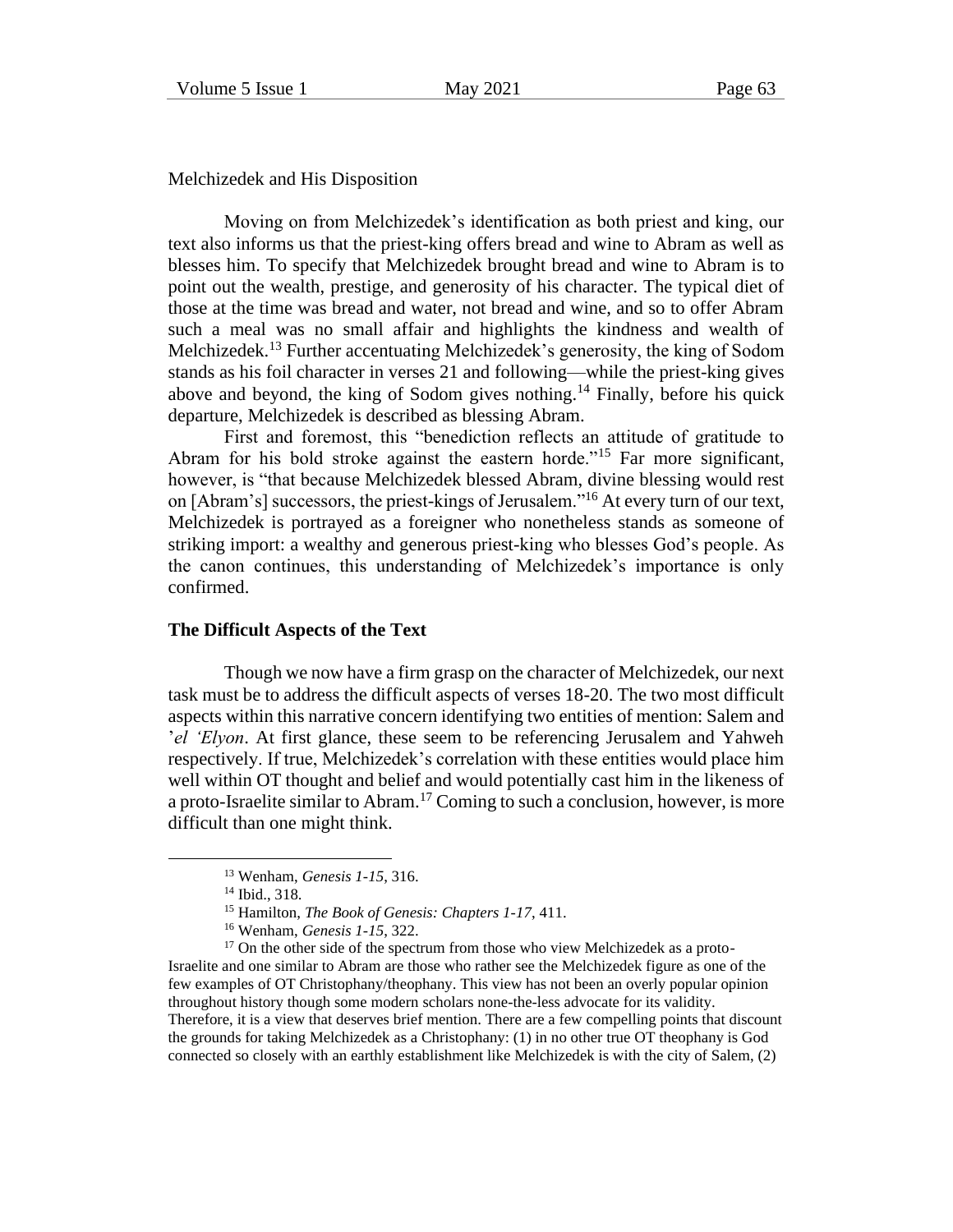The Identification of Salem

First, we approach the issue of Salem and its identification. At the outset, any immediate assimilation between Salem and Jerusalem is only presumption since it is not automatically clear that these are identical places.<sup>18</sup> Up to this point in the biblical narrative, Jerusalem has not been abbreviated as Salem. To suggest that it is nonetheless obvious that Jerusalem is meant here is to miss the fact that it was very atypical for Hebrews to shorten a compound name by excluding the first portion of that name. Typically, Hebrews shorten words by excluding the final syllable or excluding sounds from the interior of the word.<sup>19</sup> While this is the case, based on Psalm 76:2, Salem is generally understood to reference Jerusalem in our text.

Further explanation for why it might be proper to connect Salem with Jerusalem is due the fact that "the first element of 'Jerusalem' (*yeru-*) is the word for 'city' in Sumerian (*uru*), as is evidenced by the Sumero-Akkadian name for Jerusalem, *uru-salim*."<sup>20</sup> So, Jerusalem had been given a Sumerian name by the time of our text which was long before King David ever appeared on stage to establish the city as the Israelites came to know it.<sup>21</sup> Understanding it in this light gives credence to why it would be abbreviated—it is being referenced according to Sumerian tradition and not necessarily Hebrew tradition.<sup>22</sup> It is not hard to see why the first portion of *uru-salim* would be dropped since, based on the context of verses 18-20, it becomes clear that Salem is being referenced as a city, and the addition of *uru* would be rather redundant.

phrases like "the Lord appeared" or "the angel of the Lord said" which are characteristic of every OT theophany are missing from the Melchizedek account, and (3) viewing Melchizedek as a Christophany disagrees with Hebrews because, in accordance with the major thrust of the book's arguments, Jesus is offered as one better than Melchizedek (Heb. 7:22)—it would make no sense to argue that Christ is better than Himself. These points taken together, along with others that could be brought up, make a strong case against understanding Melchizedek as a Christophany/theophany (James A. Borland, *Christ in the Old Testament: Old Testament Appearances of Christ in Human Form* [Geanies House, Fearn: Mentor, 1999], 145-6).

<sup>18</sup> Ibid., 316.

<sup>19</sup> Hamilton, *The Book of Genesis: Chapters 1-17*, 409.

<sup>20</sup> Hamilton, *The Book of Genesis: Chapters 1-17*, 410.

 $21$  Ibid.

<sup>&</sup>lt;sup>22</sup> Von Rad also suggests "that the full name of the city was intentionally avoided because it was too closely associated with the specific ideas of faith of a later period" (Von Rad, *Genesis*, 179). This further supports the conclusion suggested above that there is a dialectic between how Jerusalem was understood during the time of the narrative versus how it was understood later in Israelite history.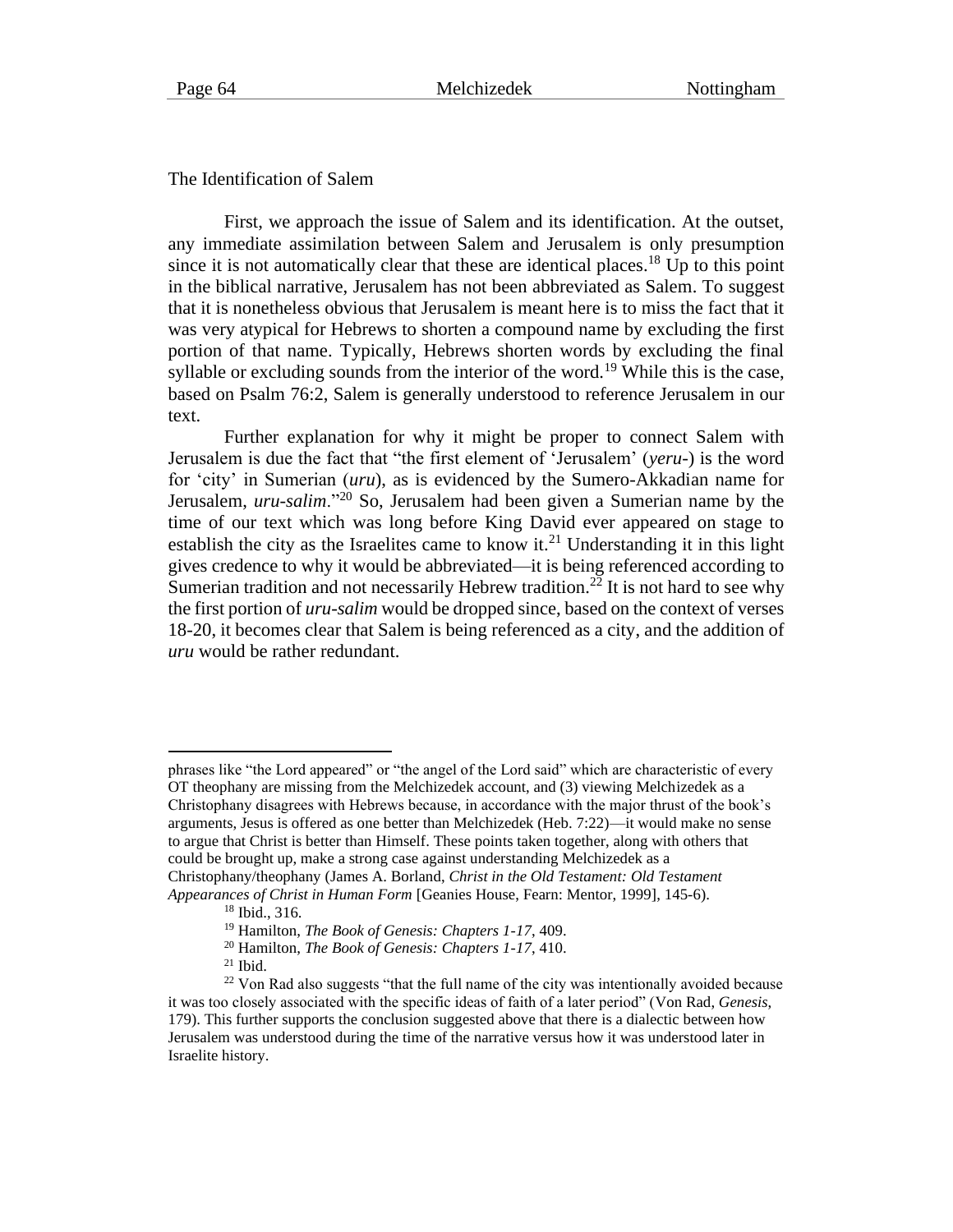The Identification of *'el 'Elyon*

While not a definitive case, it seems highly likely that by speaking of Salem, our text is referencing Jerusalem. It has yet to be shown, however, how we should conceptualize the reference to *'el 'Elyon* in verse 18. After a cursory reading of the text, it seems plain that *'el 'Elyon* refers to Yahweh, but this would again be too presumptuous without first digging deeper. Up to this point in Scripture, nowhere has Yahweh been specifically referenced as *'el 'Elyon*. To be sure, there are multiple places in Scripture where Yahweh is called *'Elyon*, but there is only one other place in the Bible that Yahweh receives this specific title with *'el* as its prefix: Psalm  $78:35.^{23}$  Due to such sparse usage, it becomes questionable whether we should take each instance as certainly in reference to Yahweh.

Furthermore, we must allow two other pieces of data to inform our understanding of the title *'el 'Elyon*: Melchizedek is almost certainly from the region of Canaan, and the chief god of the Canaanite pantheon is named *El*. <sup>24</sup> While granting that the Semitic word for "God/god" is *El* which would make this a common title when referencing the various gods within the various Semitic pantheons, in Canaanite tradition, it seems that there is precedent for understanding the generic title as being used more narrowly than to simply address 'the gods.' As a result, many have concluded that Genesis 14's reference to *'el 'Elyon* "must have been [used to address] an old Canaanite deity."<sup>25</sup>

While an extensive look at this issue is outside the purview of our discussion, a few points are determinative enough to arrive at a conclusion. First, though there is some consensus that *'el 'Elyon* refers to a single Canaanite god, the eighth century BC Aramaic inscription of Sefire suggests otherwise. Among references to various Canaanite gods within this inscription, *El* and *'Elyon* are distinguished from one another and understood as two separate deities rather than one.<sup>26</sup> For Melchizedek to then combine these names in reference to one deity would be akin to an ancient Greek combining the names Zeus and Athena to refer to one deity—it would not make sense. Second, keeping in mind that Melchizedek describes *'el 'Elyon* as "Possessor of heaven and earth" in verse 19, we can bring two more ancient artifacts to bear on this issue: an ancient text written by a Semetic figure named Sanchunyathon as well as an inscription from Leptis Magna in Tripolitania. Together, these artifacts show "that *El* was actually recognized as the Lord of Earth, and had no connection whatever with Heaven."<sup>27</sup> It would be non-

<sup>23</sup> G. Levi Della Vida, "El 'Elyon in Genesis 14:18-20," *Journal of Biblical Literature* 63, no. 1 (1944), https://www.jstor.org/stable/3262503?seq=1#metadata\_info\_tab\_contents, 1-2.

<sup>24</sup> Walton, *Genesis*, 419.

<sup>25</sup> Della Vida, "El 'Elyon in Genesis 14:18-20," 2.

<sup>26</sup> Ibid., 3.

 $27$  Ibid., 4.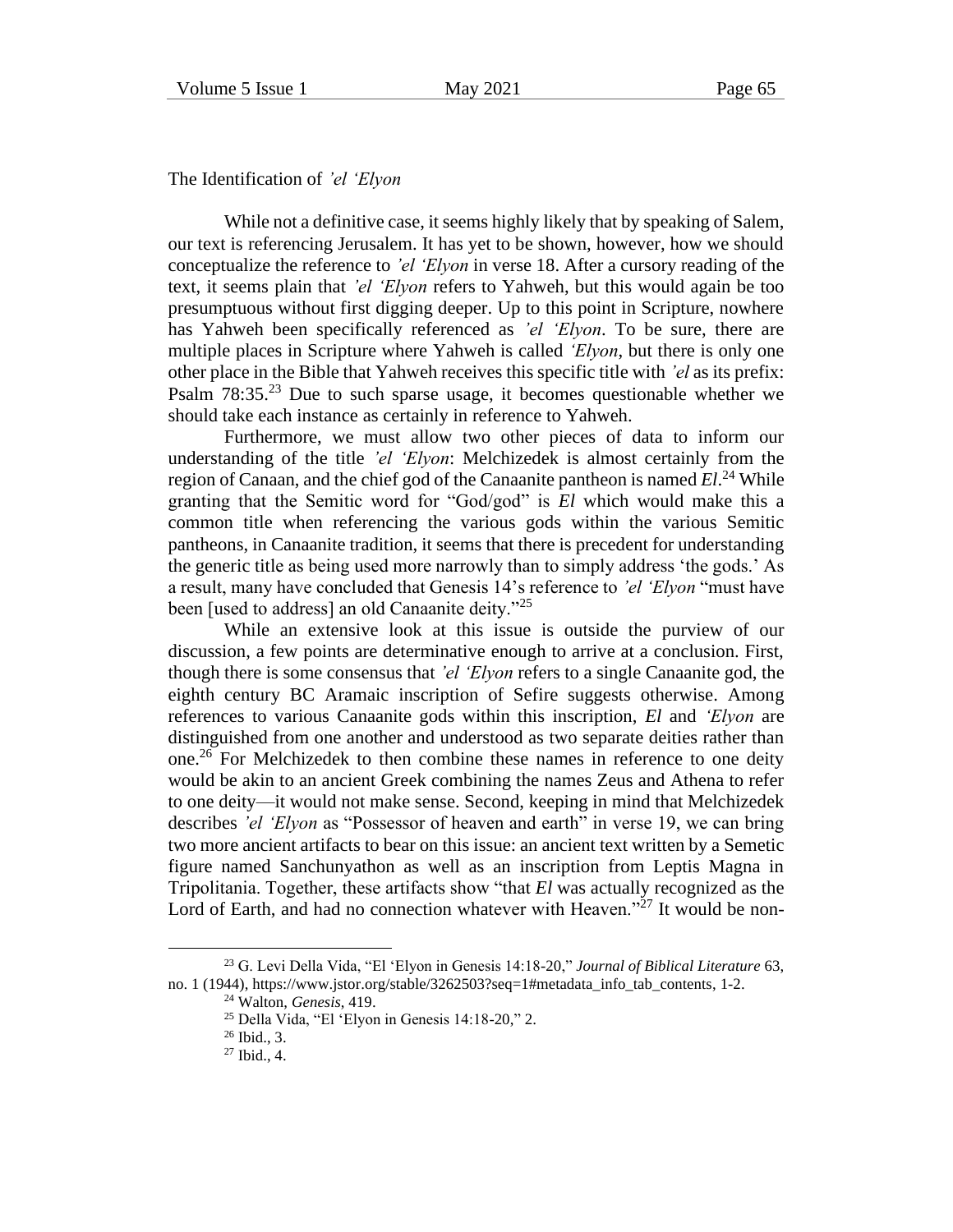sensical for Melchizedek to take a Canaanite god exclusively related to earth and ascribe authority over the entire cosmos to that god as he does in our text. Taking these together, it is clear that *'el 'Elyon* in Genesis 14 "corresponds to no actual deity in the Canaanite pantheon."<sup>28</sup>

We now understand *'el 'Elyon* in the negative sense. That is, we understand to what the title is *not* referring. Positive understanding, however, must still be offered. Directly following our passage of interest, in verse 22, *'el 'Elyon* is clearly identified as Yawheh. Therefore, we have good reason to believe that it is He to whom Melchizedek is referring.<sup>29</sup> Further evidence is provided for such a conclusion when we see Abram tithe to Melchizedek. Made clear by this kind of gesture, Abram not only accepts and recognizes the validity of Melchizedek's blessing, but also his priesthood to *'el 'Elyon* (cf. Num. 18:21).<sup>30</sup>

Though it may be unclear whether Melchizedek was explicitly a true follower and receptor of Yahweh's salvation, there are strong textual clues supporting this kind of conclusion. At the very least, by Melchizedek's confession of Yahweh as *'el 'Elyon*, he is participating in theological reflection. Through his merging of two chief gods among the Canaanite pantheon within this epithet and subsequently applying it to Yahweh, Melchizedek may be recognizing the true sovereignty of Abram's God over and above the gods he was familiar with.<sup>31</sup> In other words, the way Melchizedek chose to make sense of Yahweh's authority and power was by using what he was familiar with and applying it to the Jewish God. Therefore, Abram's affirmative gestures toward Melchizedek could be interpreted as approving of this Yahwistic confession. Since confessions typically arises out of belief, "[t]he bottom line is that Abram clearly recognizes Melchizedek as one who shares his faith in the same God."<sup>32</sup> As offered at the outset of this section, and in light of our discussion up to this point, it seems that we can more clearly understand Melchizedek as a figure corresponding nicely with OT thought and belief. The task now becomes uncovering the implications of that correspondence.

#### Melchizedek in Hebrews 7:1-10

Another quintessential text related to Melchizedek is Hebrews 7:1-10, and so it is here where we now turn. Hebrews 7 is typically split into two major sections comprising of verses 1-10 and verses 11-28. The first of these sections focuses on interpreting Genesis 14:18-20 and drawing out some of the critical aspects of

<sup>28</sup> Ibid., 9.

<sup>29</sup> Hamilton, *The Book of Genesis: Chapters 1-17*, 410.

<sup>&</sup>lt;sup>30</sup> Sailhammer, "Genesis," 166.

<sup>31</sup> Della Vida, "El 'Elyon in Genesis 14:18-20," 9.

<sup>32</sup> Tremper Longman III, *The Story of God Bible Commentary* (Grand Rapids, MI: Zondervan, 2016), 187.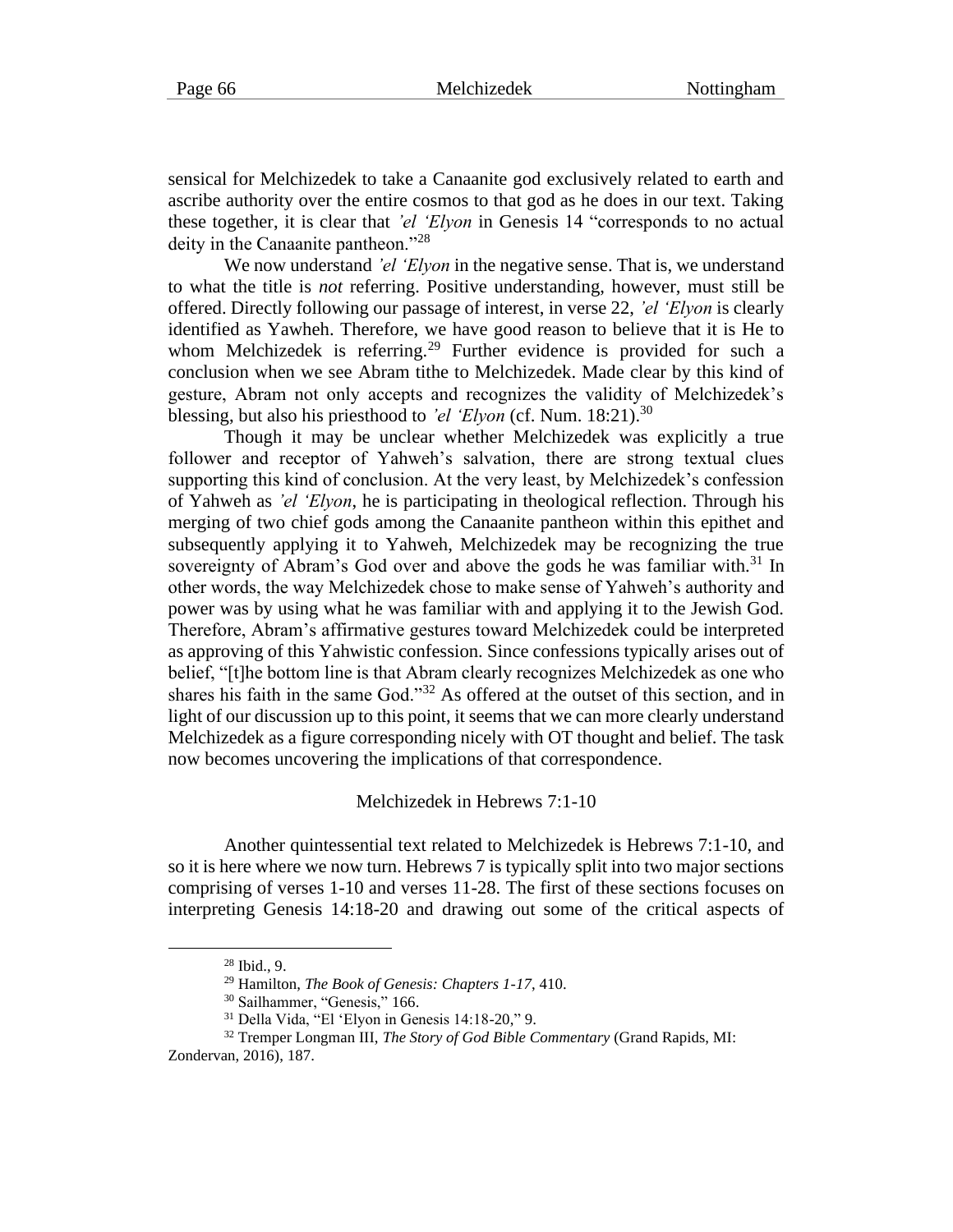Melchizedek therein. The second section focuses on interpreting Genesis 14 through the lens of Psalm 110:4, which reads, "'You are a priest forever // According to the order of Melchizedek.'" It is within the second section where the author of Hebrews offers some of the implications of Melchizedek in light of Christ.<sup>33</sup> Keeping in mind that our discussion has not yet crossed over into addressing the implications of Melchizedek's character, the first section of Hebrews 7 captures our attention. In Hebrews 7:1-10, there arises one major line of argumentation: Melchizedek is superior to Abraham and is therefore superior to the Levitical priesthood.<sup>34</sup>

#### **Melchizedek is Superior to Abraham and Levi**

Appreciatively, since the argumentation of Hebrews 7:1-10 is fairly straightforward, not much time needs be spent at this juncture. We have shown that Genesis 14:18-20 casts Melchizedek somewhat in the *likeness* of Abraham, but Hebrews 7 rearranges this idea and casts Melchizedek as *superior* to Abraham. Certainly, Abraham was a vastly important character within the biblical narrative, but the author of Hebrews makes clear that Melchizedek was yet greater. Not only this, but the author explains how Melchizedek's superiority over Abraham also trickled down to superiority over Abraham's descendants. Since "[t]he ancestor embodies, symbolizes, and represents the whole group of his descendants,<sup>35</sup> verse 9 declares that Melchizedek was superior to Levi just as he was superior to Abraham.

Primarily, "[t]he superior greatness of Melchizedek appears in two important respects: he accepted tithes from Abraham and bestowed his blessing on Abraham."<sup>36</sup> Though it is not difficult to see why Abraham tithing to Melchizedek shows the latter's superiority—since it is logical that the inferior pay tithes to the superior—a brief note regarding tithes and their place in the Levitical priesthood

<sup>33</sup> William L. Lane, *Hebrews 1-8*, Word Biblical Commentary (Dallas, TX: Word Books, 1991), 159. Though Psalm 110:4 is a significant text related to this discussion, since Hebrews 7 interprets Genesis 14 through the lens of the psalm, dealing with Hebrews 7 in one sense also deals at least somewhat with Psalm 110:4. For this reason, Psalm 110 is not expounded upon within its own right here even though it would be beneficial to do so. In its own context, Psalm 110 teaches that God helps the king of His people and oversees the politics within which the king is involved. Perhaps the most significant teaching of the psalm is that it suggests the king to also be a priest. While it may not have any obvious messianic leanings, the author of Hebrews nonethe-less draws out messianic implications of the text (John Goldingay, *Psalms: Psalms 90-150*, Baker Commentary on the Old Testament [Grand Rapids, MI: Baker Academic, 2008], 299).

<sup>34</sup> George H. Guthrie, *Hebrews*, The NIV Application Commentary (Grand Rapids, MI: Zondervan, 1998), 254.

<sup>35</sup> Lane, *Hebrews 1-8*, 168.

<sup>36</sup> F. F. Bruce, *The Epistle to the Hebrews*, The New International Commentary on the New Testament, (Grand Rapids, MI: Eerdmans Publishing, 1990), 162.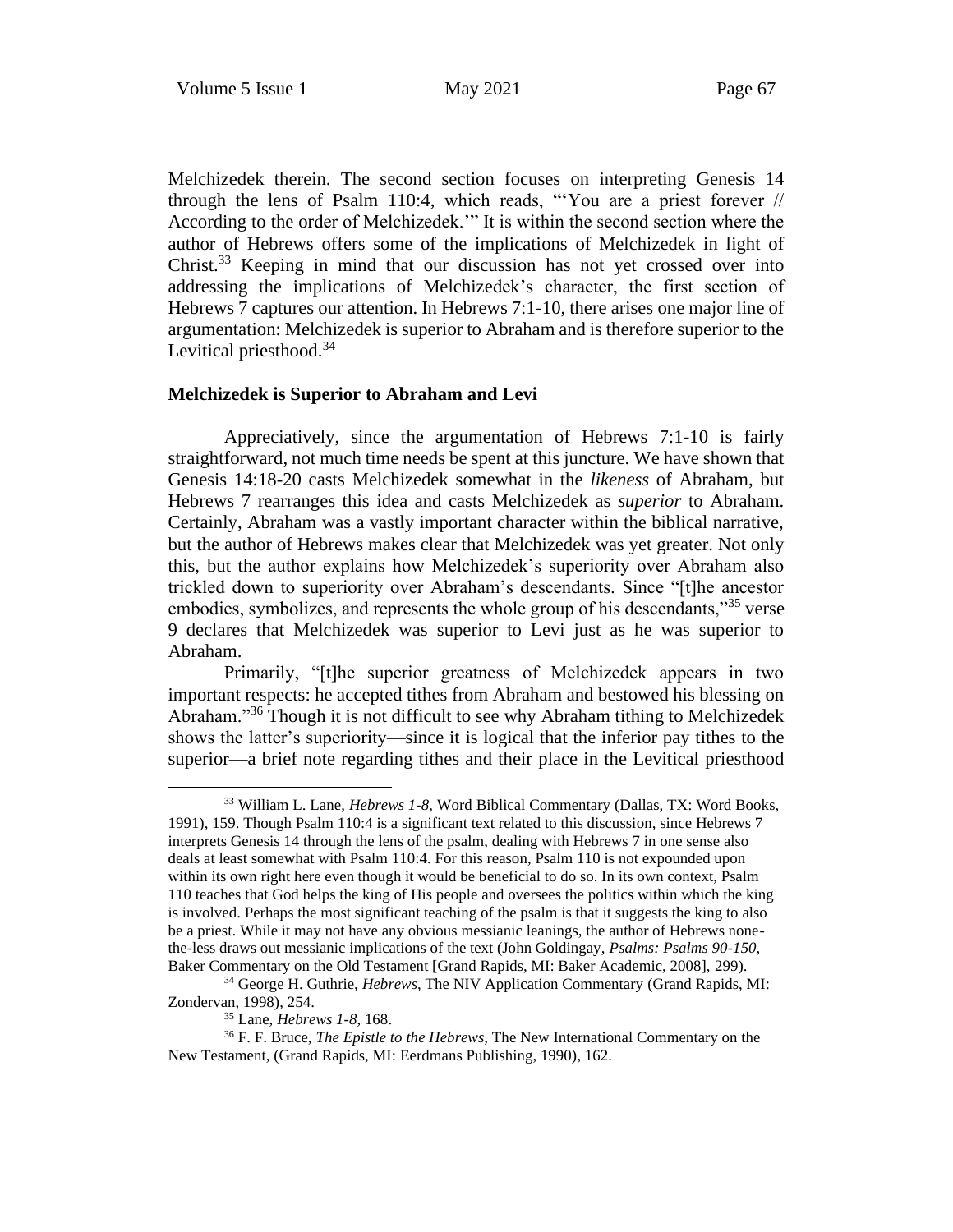serves to accentuate this truth. Based on law instituted after the happenings of Genesis, of which the author of Hebrews would have been familiar, it was to the Levites that the people of Israel gave their tithes to then be distributed to the priests

(Lev. 18:21; Num. 18:26). In a very real sense, this gave the Levitical priesthood a legitimate right to claim ownership over the people's tithes.<sup>37</sup> As those who possessed the right, then, the Levites possessed the superiority as well. Recognizing that Abraham is the ancestral representative of the Levites, the author of Hebrews clarifies that this shift in paradigm—i.e., the odd nature of Abraham tithing to Melchizedek—is of great significance concerning the argument of superiority.

Melchizedek also displays superiority in his act of blessing Abraham. No more needs to be said than is offered in Hebrews 7:7: "But without any dispute the lesser is blessed by the greater." Though this is not to suggest that it is only ever those who are superior that give blessings, it is still typical that the mode of blessing flows from superior to inferior.<sup>38</sup> There is no shortage of examples that support this reality: God promises a blessing to Abraham (Gen. 12:1-3), Jacob blesses his sons (Gen. 49:1-28), David blesses Mephibosheth (2 Sam. 9:7-14), and much more.

#### **The Implications of the Character of Melchizedek**

Albeit not exhaustively, Melchizedek and his character have been well enough exposed up to this point that we now have a firm grasp on who he was based on the biblical witness. The next task then becomes uncovering how we should understand the implications of his person. Primarily, the way we must excavate the implications of Melchizedek is by first recognizing his typological function. Though introduced in verses 1-10, it is not until the second half of Hebrews 7 where the majority of explanation regarding Melchizedek's typological function is found. Essentially, in Hebrews 7:11-28, we see that "the priest-king who encountered Abraham (Gen. 14:18-20), to whom the Messiah was later compared (Ps. 110:4), was a prefigurement of Christ, since, like Jesus, he held both the regal [i.e., kingly] and sacerdotal [i.e., priestly] offices simultaneously."<sup>39</sup> Understanding this, we can now investigate our type—Melchizedek—through the lens of our antitype—Christ.

Melchizedek and Christ in Hebrews 7:11-28

The purpose of this discussion is not a robust exegesis of Hebrews 7 and so only important highlights regarding verses 11-28 will be addressed. In the first block of thought, verses 11-19, the author argues that the Levitical priesthood of

<sup>37</sup> Lane, *Hebrews 1-8*, 169.

<sup>38</sup>Guthrie, *Hebrews*, 255.

<sup>39</sup> Chad L. Bird, "Typological Interpretation within the Old Testament: Melchizedekian Typology," *Concordia Journal* (2000), 50-1.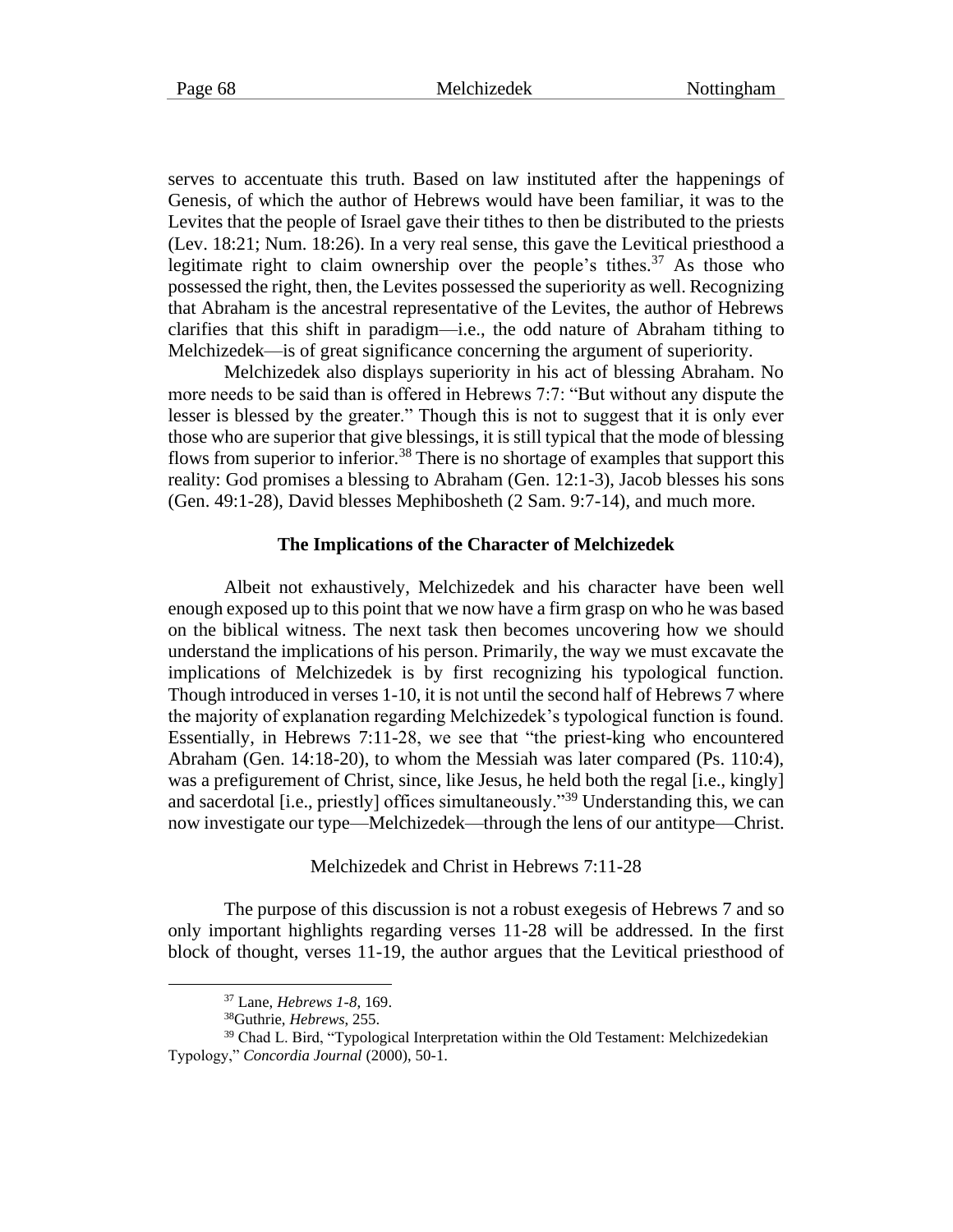the OT is obsolete which thus raises the question as to what order of priests could have fulfilled what the Levitical priesthood did not. The answer is that it is Christ, who is a priest "according to the order of Melchizedek" (Heb. 7:11), who can fulfill what the Levitical priesthood could not. The underlying implication is that it was only one according to the priestly order of Melchizedek who could have actually fulfilled the purposes God originally intended for the Levitical priesthood. As a Melchizedekian priest, Christ has ushered in a new and better hope "through which we draw near to God" (Heb. 7:19). Second, in verses 20-22, the author of Hebrews yet again raises the Melchizedekian priesthood above the Levitical priesthood by explaining that while the latter was established and continued through genealogical succession, the former was established by an incontestable oath given directly from God.<sup>40</sup> Thirdly, in keeping with his point in verse 3 that Melchizedek and his associated priesthood had "neither beginning of days nor end of life," the author of Hebrews makes his final point in verses 23-25 that "[t]he timeless character of Melchizedek's priesthood pointed to the eternity and finality of the new priest [who is Christ]."<sup>41</sup> The final verses of the chapter act as a summary and presents a few extraneous details.

#### Melchizedek as a Superior Priest-King

Pulling together all that has been discussed, we find that Melchizedek is an important character as presented in Genesis 14—he is a wealthy and generous priest-king who is at least textually connected with Jerusalem as well as Yahweh. Furthermore, Hebrews 7:1-10 teaches us that based on the tithe Melchizedek receives from Abraham and the blessing he gives, Melchizedek is not only important but is actually superior to Abraham and, therefore, Levi. Hebrews 7:11- 28 then takes up the mantel and submits Melchizedek—who is a priest-king—as a type of Christ—who is *the* priest-king—exclaiming that Melchizedek's priesthood is superior to the Levitical priesthood. It must not escape the notice of the student of typology that Melchizedek is indeed unique even where the typical type-antitype study is concerned. It seems that the author of Hebrews "places [Melchizedek] on a typological plane far above others. He is a type who bears such striking similarities to the antitype that the two, although [certainly] not synonymous, are virtual alter egos of one another." $42$ 

What must we then conclude regarding the implications of Melchizedek as interpreted through the typological lens of Christ in Hebrews 7? Since the author of Hebrews makes clear that the purposes of God could not be, and were not, fulfilled through the Levitical priesthood, it must have then been a different

<sup>40</sup>Guthrie, *Hebrews*, 265.

<sup>41</sup> Lane, *Hebrews 1-8*, 197.

<sup>&</sup>lt;sup>42</sup> Bird, "Typological Interpretation," 51.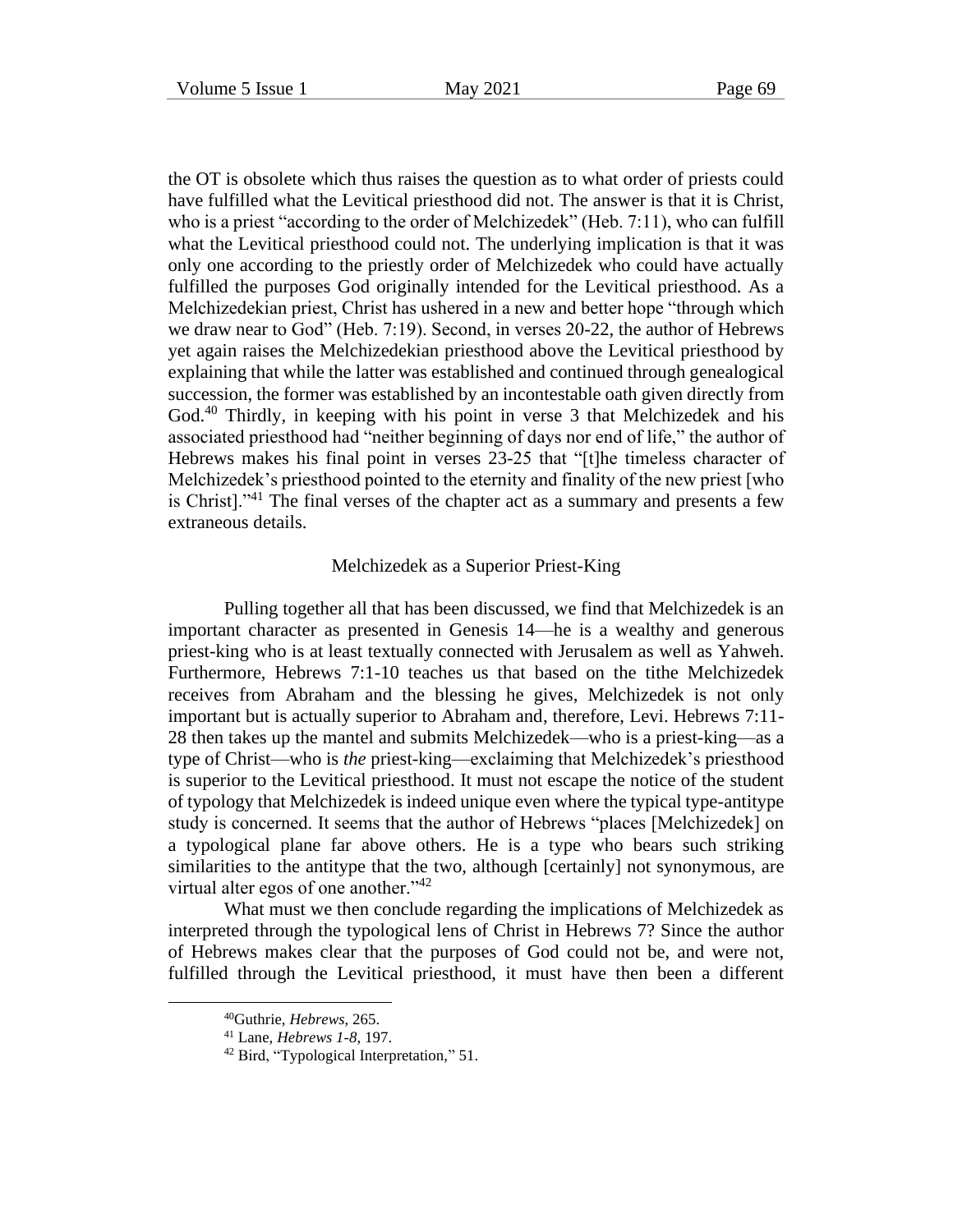priesthood altogether that was meant to fulfill the true intentions of the Levitical functions. In other words, "the Aaronic [Levitical] priesthood did not exhaust the mediatorial functions which, in God's purpose, were to be discharged between him and the human race. If God had intended the Aaronic priesthood to inaugurate the age of perfection, the time when men and women would enjoy unimpeded access to him, why should he have conferred on the Messiah a priestly dignity of his own—different from Aaron's and by implication superior to Aaron's?"<sup>43</sup> And indeed, this different priesthood was the Melchizedekian priesthood. Based on the implications of Hebrews 7, *it was only ever the offices of priest and king merged together which could "inaugurate the age of perfection" since it was in Christ, who perfectly merged these offices, that the inauguration was realized*. Melchizedek, then, was not simply a king who met Abraham after his victory in battle. The implications of Melchizedek's person as a priest-king tell us that there was a true and better alternative priestly order in the OT all along.

Now, looking back into Genesis and the OT according to this understanding, we can readily see such a conclusion to be true even within the OT's own milieu. Indeed, it was not until the Levitical priesthood was established that the idea of separating the royal and sacerdotal offices was even conceived of. For example, "[i]n patriarchal times the fathers [were] both civil and religious leaders of their families and clans, offering sacrifice and performing other cultic functions as they wished."<sup>44</sup> Thus, even in the broader context of the Ancient Near Eastern world, there was scarcely a concept of the division of priest and king.<sup>45</sup> This suggests that the offices were always meant to be inextricably linked.

Furthermore, within the Pentateuch, it seems as if the Aaronic priesthood was subtly criminalized and therefore set as a foil against the Melchizedekian priesthood. As the very first mention of a priest, Melchizedek was only cast in a positive light. On the other hand, the Aaronic priesthood and its establishment did not receive such high praise. A few examples act as salient: (1) the very first mention of Aaron in Exodus 4 was cast in a negative light since it was to Aaron that the task of speaking to Pharaoh was given *only after Moses responded to God in faithlessness*; (2) when God once more commissioned Moses to go to Pharaoh in Exodus 6, he again responded in faithlessness, and thus the task was transferred to Aaron a second time.<sup>46</sup> What these examples display is that Aaron and his mediatorial functions were deferred to *only in the face of faithlessness*. These

<sup>43</sup> Bruce, *The Epistle to the Hebrews*, 165.

<sup>44</sup> Eugene H. Merrill, *Kingdom of Priests: A History of Old Testament Israel* (Grand Rapids, MI: Baker Academic, 2008), 282.

 $45$  Ibid.

<sup>46</sup> Joshua G. Matthews, *Melchizedek's Alternative Priestly Order: A Compositional Analysis of Genesis 14:18-20 and Its Echoes throughout the Tanak* (Winona Lake, IN: Eisenbrauns, 2013), 139-40.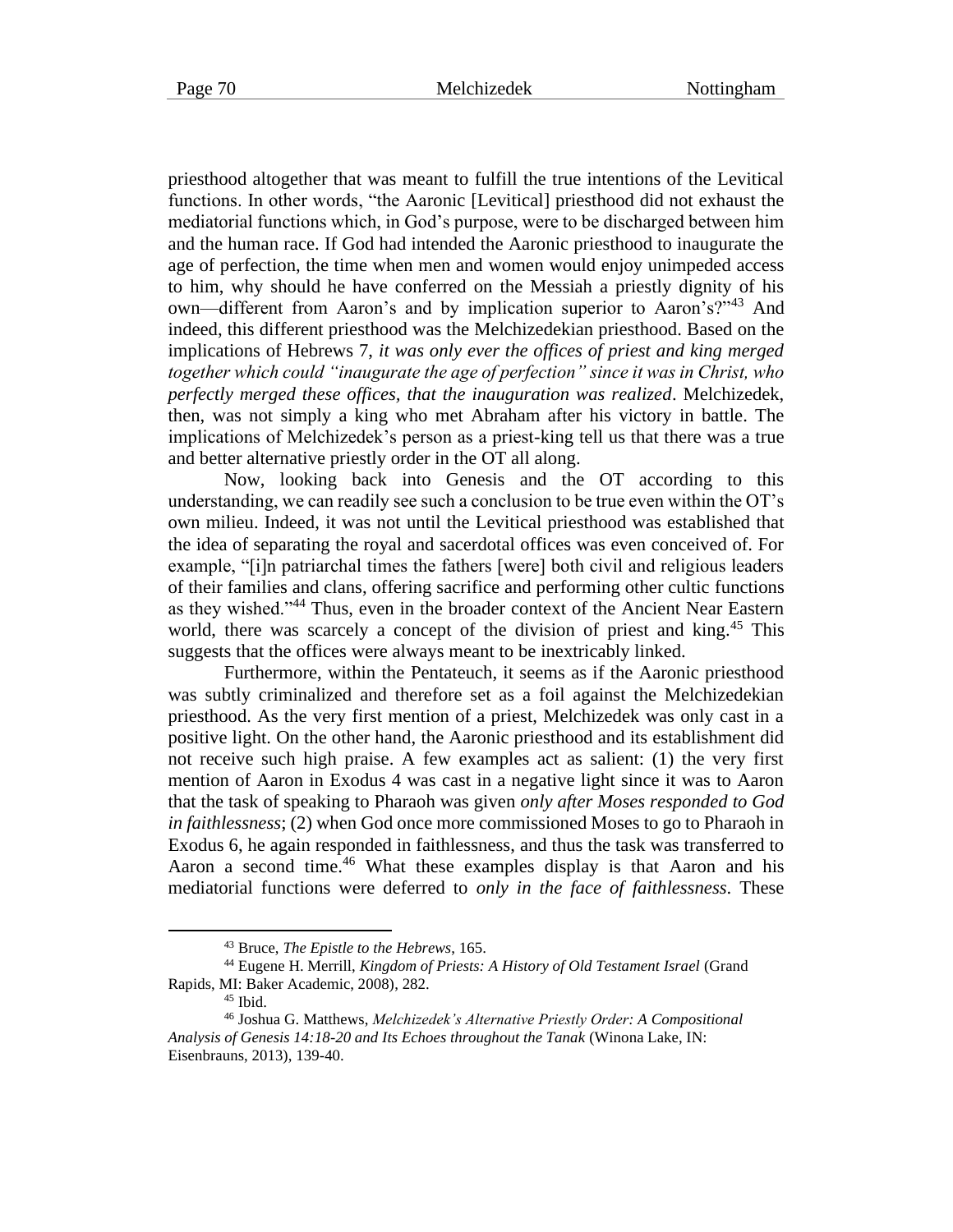examples, among others, suggest a contrast between the Aaronic priesthood against "Melchizedek and the ideal priesthood that he initiates."<sup>47</sup>

Not only is Melchizedek's priesthood set over and against the Aaronic priesthood, but of paramount significance, Melchizedek is also connected to the prophetic, royal motif of the Pentateuch found in places like Genesis 49, Numbers 24, and Deuteronomy 32.<sup>48</sup> In each of these chapters, there is found a poem which casts the vision for a future kingly-messiah who is to come through the line of Judah. At the outset, Hebrews 7:1-3 orientates Melchizedek within the idea of a kingly-messiah: based on Melchizedek's name and kingship, the author of Hebrews describes Melchizedek as a "king of righteousness" and a "king of peace" (Heb. 1:2). Certainly, these descriptions have messianic leanings. More significant than this, however, is that there seems to be a number of motif and textual links between the Melchizedek episode of Genesis 14 and the royal poems of the Pentateuch. To name two, the theme of blessing is present in Genesis 14:18-20, just as it is present in the royal poems. Jacob blesses in Genesis 49, Balaam blesses in Numbers 24, and Moses blesses in Deuteronomy 33. Thematic links are very important within biblical-theological study, and despite its seemingly surface-level nature, the theme of blessing does in fact connect these episodes quite strongly. Second, though not used in its full form as found in Genesis 14:18-20, the title for God as *'Elyon* is only used twice in the rest of the Pentateuch, *both of which are found in the royal poems mentioned above*—Numbers 24:16 and Deuteronomy 32:8 refer to God as "Most High."<sup>49</sup> Though the preceding discussion may not offer an absolutely definitive case, everything submitted thus far strongly suggests that Melchizedek may play a "textual role in the Pentateuch's message of an eschatological, messianic king."<sup>50</sup> Such a conclusion is made even more abundantly clear in Hebrews since Christ, the eschatological kingly Messiah, is shown to be the fulfillment of Melchizedek's character.

#### **Conclusion**

Upon consulting the entire biblical witness, it becomes evident that Melchizedek is not simply a character that can be added to the list of obscure biblical individuals. Considering not only how he is portrayed in Genesis 14, but also Hebrews 7, it is clear that as a type of Christ he reveals the presence of an alternative priestly order in the OT which merged the delegations of priest and king into one functioning office. Because Hebrews 7 in one sense teaches that the Levitical priesthood was destined for failure, and adding the Pentateuch's own

<sup>47</sup> Ibid., 140.

<sup>48</sup> Ibid., 70.

<sup>49</sup> Ibid., 75.

<sup>50</sup> Ibid., 139.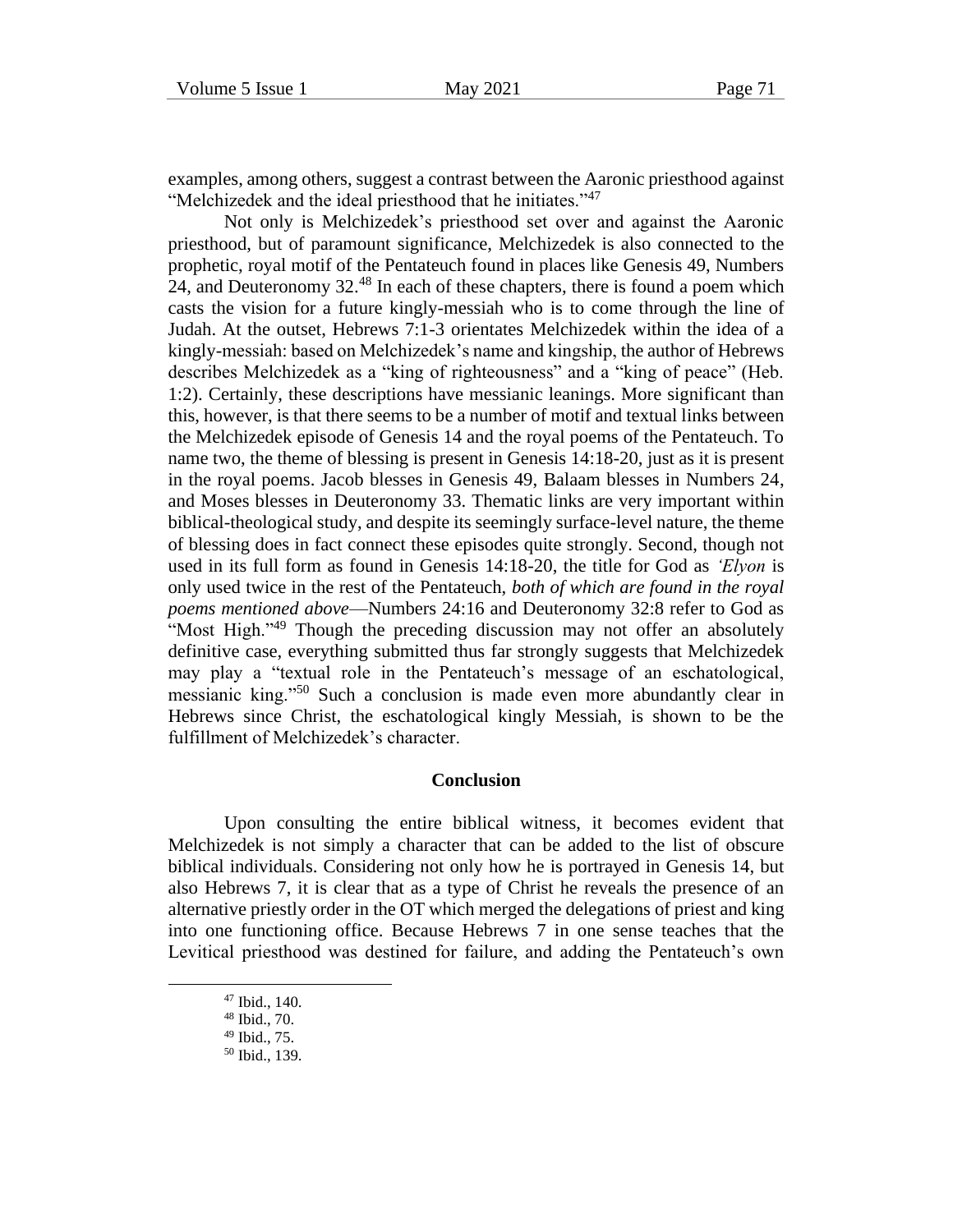subtle witness against the establishment of this priesthood, it seems that God always intended for it to be a priest-king who was to fulfill the purposes for which the Levitical priesthood was appointed. As a character textually related to the royal poems of the Pentateuch, Melchizedek casts forth a vision for the one who was to fulfill the hopeful expectation of a kingly-Messiah, and this vision suggests that the fulfillment should be sought for in the vein of Melchizedek, not the Levitical priesthood. The kingly-Messiah is not one who would take on the yoke of the Levites, but instead would cast it aside revealing that such a yoke was never meant to be carried effectively. Rather, it was the offices of priest and king merged together as pictured in Melchizedek that was to actualize God's mediatorial vision. Thus, Christ as a priest-king came "[a]ccording to the order of Melchizedek" to fulfill God's vision where the Levitical priesthood failed (Ps. 110:4).

#### **Bibliography**

- Bird, Chad L. "Typological Interpretation within the Old Testament: Melchizedekian Typology." *Concordia Journal* (2000).
- Borland, James A. *Christ in the Old Testament: Old Testament Appearances of Christ in Human Form*. Geanies House, Fearn: Mentor, 1999.
- Bruce, F. F. *The Epistle to the Hebrews*. The New International Commentary on the New Testament. Grand Rapids, MI: Eerdmans Publishing, 1990.
- Chan, Kam-Yau A. "A Literary and Discourse Analysis of the Melchizedek Passages in the Bible: A Case Study for Inner- and Inter-Biblical Interpretation" PhD diss., Trinity International University, 2002, ProQuest Information and Learning (3047826).
- Delcor, M. "Melchizedek from Genesis to the Qumran Texts and the Epistle to the Hebrews." *Journal for the Study of Judaism in the Persian, Hellenistic, and Roman Period* 2, no. 2 (1971). https://search.proquest.com/doc view/1308017902?accountid=12085&pq-origsite=summon.
- Della Vida, G. Levi. "El 'Elyon in Genesis 14:18-20." *Journal of Biblical Literature* 63, no. 1 (1944). https://www.jstor.org/stable/3262503? seq=1#metadata\_info\_tab\_contents.
- Goldingay, John. *Psalms: Psalms 90-150*. Baker Commentary on the Old Testament. Grand Rapids, MI: Baker Academic, 2008.
- Guthrie, George H. *Hebrews*. The NIV Application Commentary. Grand Rapids, MI: Zondervan, 1998.
- Hamilton, Victor P. *The Book of Genesis: Chapters 1-17*. The New International Commentary on the Old Testament. Grand Rapids, MI: William B. Eerdmans, 1990.
- Lane, William L. *Hebrews 1-8*. Word Biblical Commentary. Dallas, TX: Word